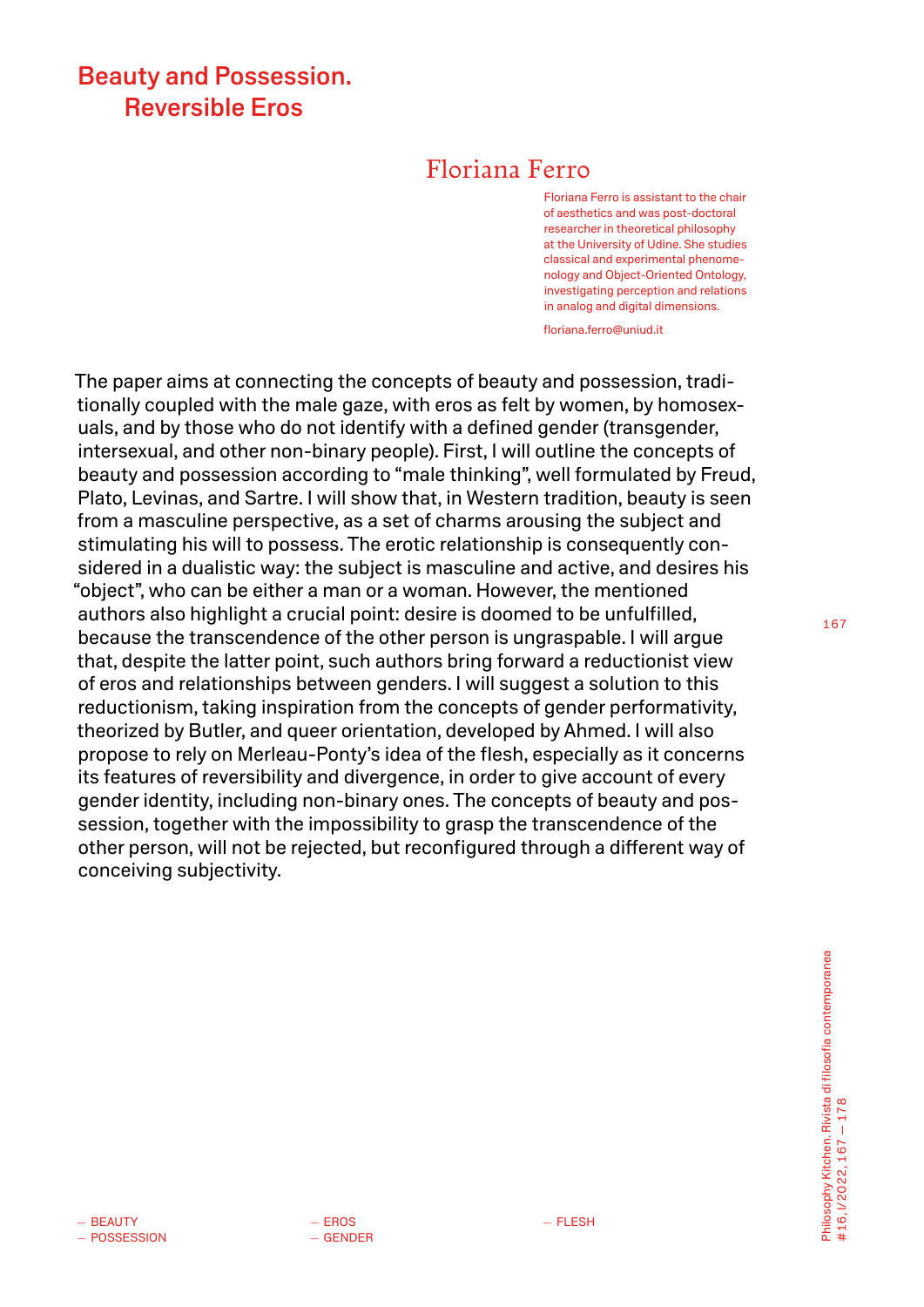"The lover of beautiful things has a desire; what does he desire?" "That they become his own". Plato, *Symp*. 204d

### I. The Ambiguity of Beauty

The link between beauty and possession in Western philosophy dates back to Ancient Greece. In Plato's *Symposium*, Socrates confutes Agathon's idea that Eros is a god full of qualities, since the divine force which leads us to desire is nourished by an emptiness: eros is the desire to own the beautiful and to own it forever (*Symp*. 205d-206a). If those who desire do not own anything, or own something transiently, there will be a con tinuous dynamism leading them towards the desired. Traditionally, this tension implies a continuous quest for self-fulfillment which, from the body of the beloved, refers to what is beyond – Plato's Form of the Good, Freud's ego ideal, Levinas' Infinity, or Sartrean freedom. This attempt of encompassing transcendence into immanence is meant to be primarily masculine. It is the gaze of the male which, in all these authors, sexualizes the object of desire and aims to possession: in Plato the object is the body and the soul of the young beloved, in Levinas the woman as a *sui generis*  otherness, in Freud the feminine body, in Sartre the flesh as pure factici ty. May it be a woman or an ephebic man, the feminine is an object, not a subject of desire: it wants only to be desired and possessed. Moreover, the historical and cultural context surrounding the abovementioned au thors leads them towards gender binarism: the feminine is considered as the "other" of the masculine, whereas transgender, intersexual, or other non-binary bodies are nearly ignored.

For this reason, there is a need for a new phenomenology of desire. I suggest that it could start from Judith Butler's theory of gender, Sarah Ahmed's queer orientation, and Maurice Merleau-Ponty's phenomenol ogy of flesh. I will adopt the concepts of gender fluidity, ambiguity, and reversibility, in order to reconfigure the link between beauty and posses sion. I will show that the search for beauty in the other person is a fea ture of the erotic phenomenon, however it is not limited to a one-way tendency from male to female, and is always destined to fail and rekin dle itself.

## II. Dualism of Bodies

Among the authors of what I call here "male thinking", I will consider Plato, Sigmund Freud, Jean-Paul Sartre, and Emmanuel Levinas. They are part of a long-time tradition, which conceives beauty as attractiveness. According to Freud, beauty is a source of excitement: «The love of beauty seems a perfect example of an impulse inhibited in its aim. 'Beauty' and 'attraction' are originally attributes of the sexual object» (Freud 1961, 83). Love of beauty, which is usually a form of sublimation in artistic activity and contemplation, originally comes from the libido, the sexual drive of the whole organic life. Saying that every kind of beauty originates from libido may be criticized as reductionist, but Freud presents us with an un deniable truth: the beauty we see in the other person is the source of our attraction for them. Being attracted by beauty does not always involve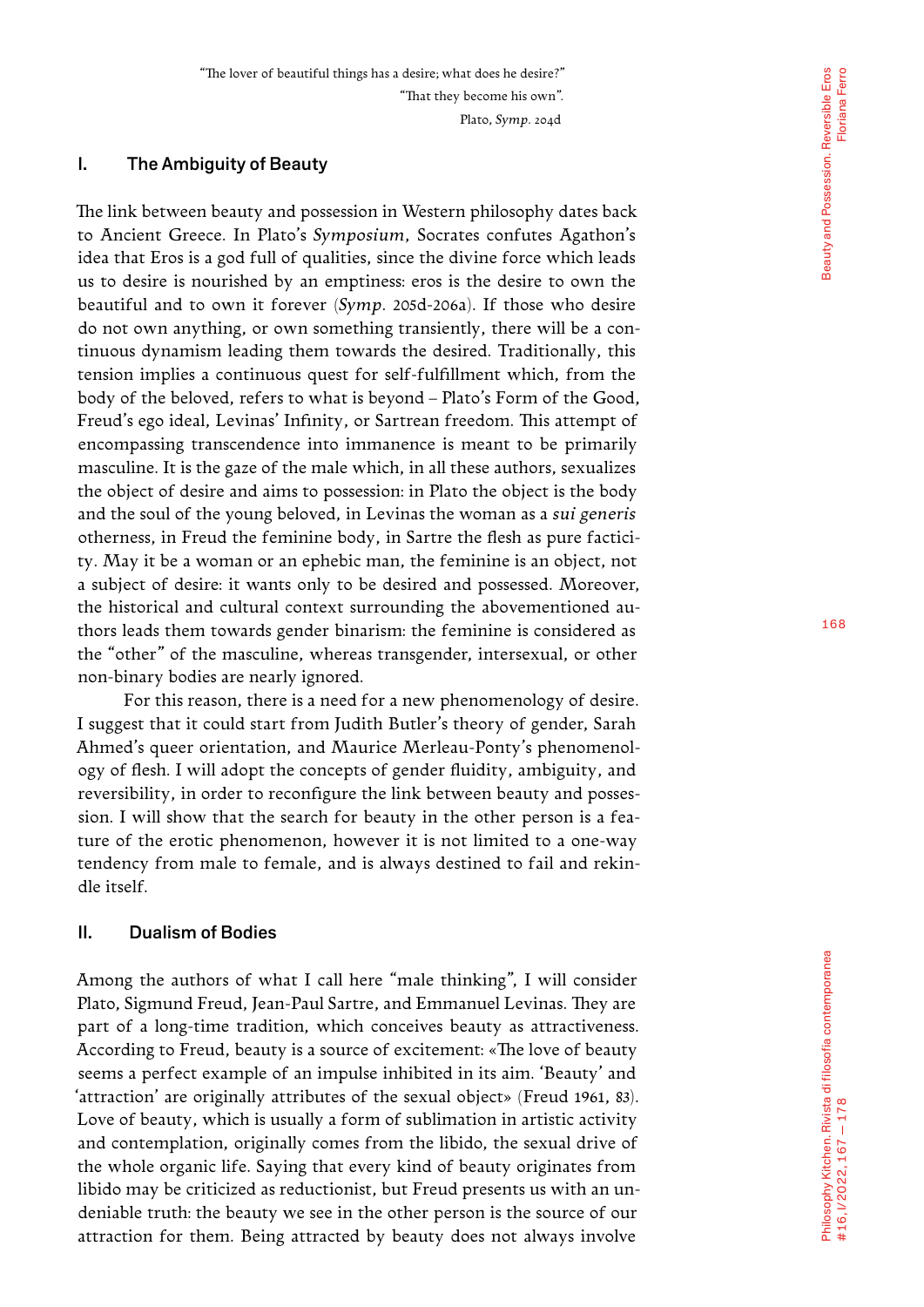physical arousing, since it may stimulate also mental or affective process es, yet it necessarily implies "visibility".

In his *Three Essays on Sexuality*, Freud states: «Visual impres sions remain the most frequent pathway along which libidinal excitation is aroused; indeed natural selection counts upon the accessibility of this pathway [...] when it encourages the development of beauty in the sexual object» (Freud 1953, 156). Our libido is often excited by visual stim uli: if beauty is, originally speaking, a source of attraction, then these stimuli will be beautiful and arouse sexual desire. The origins of beauty should be retraced to an evolutive necessity, to the need of copulating and generating children. This is the reason why the sexual encounter occurs. Obviously, excitement is not accompanied by the awareness of this pur pose: the two individuals only know that they want to gain pleasure the one from the other.

Beauty stimulates excitement and desire, and possession is its fulfill ment. It may not only imply physical enjoyment, but even an emotional grasp of the other person's body, as it happens in a specific psychical pro cess: the projection of the ego ideal (Freud 1957, 88 ff.). The latter is a mod el of perfection of our own ego as grownup healthy subjects. Being in a sentimental attachment means projecting the ego ideal out of ourself, to wards our partner: the beauty of the other person is seen as a paradigm of perfection. This process, which has a narcissistic origin, explains the link between beauty and possession (Ferro 2021, 181-183). I strive for the beau ty of the other, since I strive for my wholeness. Erotic tendency to beauty coincides with the tendency to possess the other person, which is also the tendency to maintain one's ideal of totality and perfection. Sexual inter course is just a confirmation of this possession through physical pleasure.

However, Freud describes the attraction to beauty only from a mas culine perspective: beauty originally belongs to the female naked body (Musatti 1976, 177-178; Ferrari 2014, 75-80), which excites the phallus and pushes men to satisfy their needs through a sexual intercourse or in mas turbatory phantasies. The sight of a beautiful body arouses activity, which Freud usually ascribes to men, whereas women are considered to be more passive. It should be recognized a certain degree of complexity in his posi tion: active and passive tendencies shall not be univocally assigned to a spe cific gender, moreover homosexuality and bisexuality are taken into ac count and not simply dismissed as deviant. However, Freudian view is not completely free from stereotypes belonging to a dimorphic view of sexu ality. He states that "masculine" is generally used as a synonymous of "ac tive" and "feminine" of "passive" (Freud 1953, 219). Passive characters are also ascribed to some male homosexuals whose virile functions are com promised and female homosexuals tend to be active, masculine, and look for femininity in their sexual objects (Freud 1953, 144-145).

Whereas Freud's perspective is mainly organicist, Plato and Levinas point out also the spiritual components of eroticism. Plato writes in the *Symposium*:

<sup>&</sup>quot;In a word, then, love is wanting to possess the good forever."

<sup>&</sup>quot;That's very true," I said.

<sup>&</sup>quot;This, then, is the object of love," she said. "Now, how do lovers pursue it? […] Well,

I'll tell you," she said. "It is giving birth in beauty, whether in body or in soul. [...]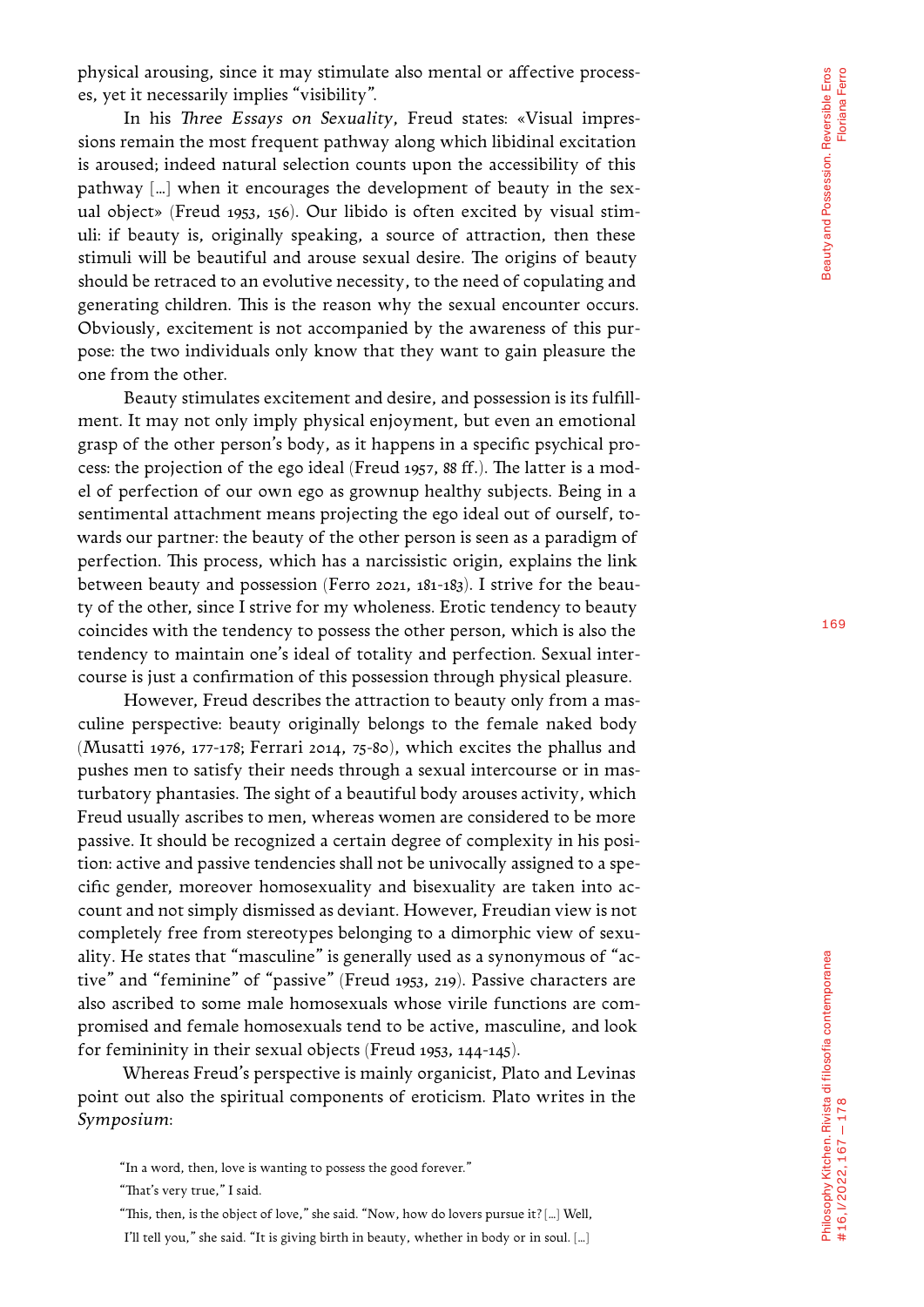reproduction goes on forever; it is what mortals have in place of immortality. A lover must desire immortality along with the good, if [...] Love wants to possess the good forever." (*Symp*. 206a-207a; Plato 2006, 66-67)

In this talk between Socrates and Diotima, beauty is the aim of erotic love, since what is beautiful is also what is good: the beautiful is the appear ance of the good. Being good does not exactly coincide with being beauti ful, since the meaning of good is more stratified and refers not only to the visible, but even to the invisible dimension. Anyway, the lover desires the good and the desired good is the beautiful. The lover wants to possess the beautiful, yet taking pleasure from the other person is not enough: gen eration must follow. Love is the desire to possess beauty, giving birth to something else. Fecundity realizes possession, but, at the very moment of birth, what is born is detached from me. Possession is also separation, hav ing something that will not be in my hands anymore: I will be led out of myself forever, in another existence.

A similar view is shared by Levinas, who writes about this issue in several works. In *Totality and Infinity*, he displays a phenomenology of eros, starting with the need of subjectivity to be at home and ending with the desire for transcendence. The I is not satisfied by an autarchic life, where his needs are fulfilled by natural elements, but feels the tendency to meet human otherness. The first kind of alterity he phenomenological ly encounters is the Feminine.

The Beloved, at once graspable but intact in her nudity, beyond object and face and thus beyond the existent, abides in virginity. The feminine essentially violable and inviolable, the "Eternal Feminine," is the virgin or an incessant recommencement of virginity, the untouchable in the very contact of virtuosity, future in the pres ent. (Levinas 1969, 258-259)

Beauty has feminine characteristics, previously described in *Time and the Other* (Levinas 1987, 85-88), and the erotic encounter occurs between a man and a woman. The latter is the opposite of the former: she is delicate, vul nerable, frail, «the "pale blush" of the nymphs in the *Afternoon of a Faun*» (Levinas 1969, 256). Unlike Plato, attraction does not aim to possession, since erotic desire is neither the search for a fusion, nor the exercise of power. In Lingis' words, «sensibility is sensual and libidinal inasmuch as it is affected not with a nutritive element to be assimilated, but with a plenitude over and beyond any notion or possibility of assimilation, stricken by contact with alterity» (Lingis 1985, 73). Eros is the recognition of the Other's tran scendence and of the radical difference between the sexes. Albeit their dis agreement about the specific object of love, Plato and Levinas agree on a point: every attempt to grasp, possess, and know the love object is doomed to failure. The tendency to the beautiful and the good must necessarily turn to fecundity (Levinas 1969, 267; 1987, 90-91). For Levinas giving birth to artworks, concepts, or good actions is not enough: they are somehow my property, whereas fathering a child means to relate to someone who is not entirely mine, who is part of me but also a different individual.

Both Plato and Levinas conceive eros as a desire for transcendence, which is stimulated by the beauty of its object. Plato ascribes this process to the male homoerotic relationship (Cantarella 2002, chap. 2), where the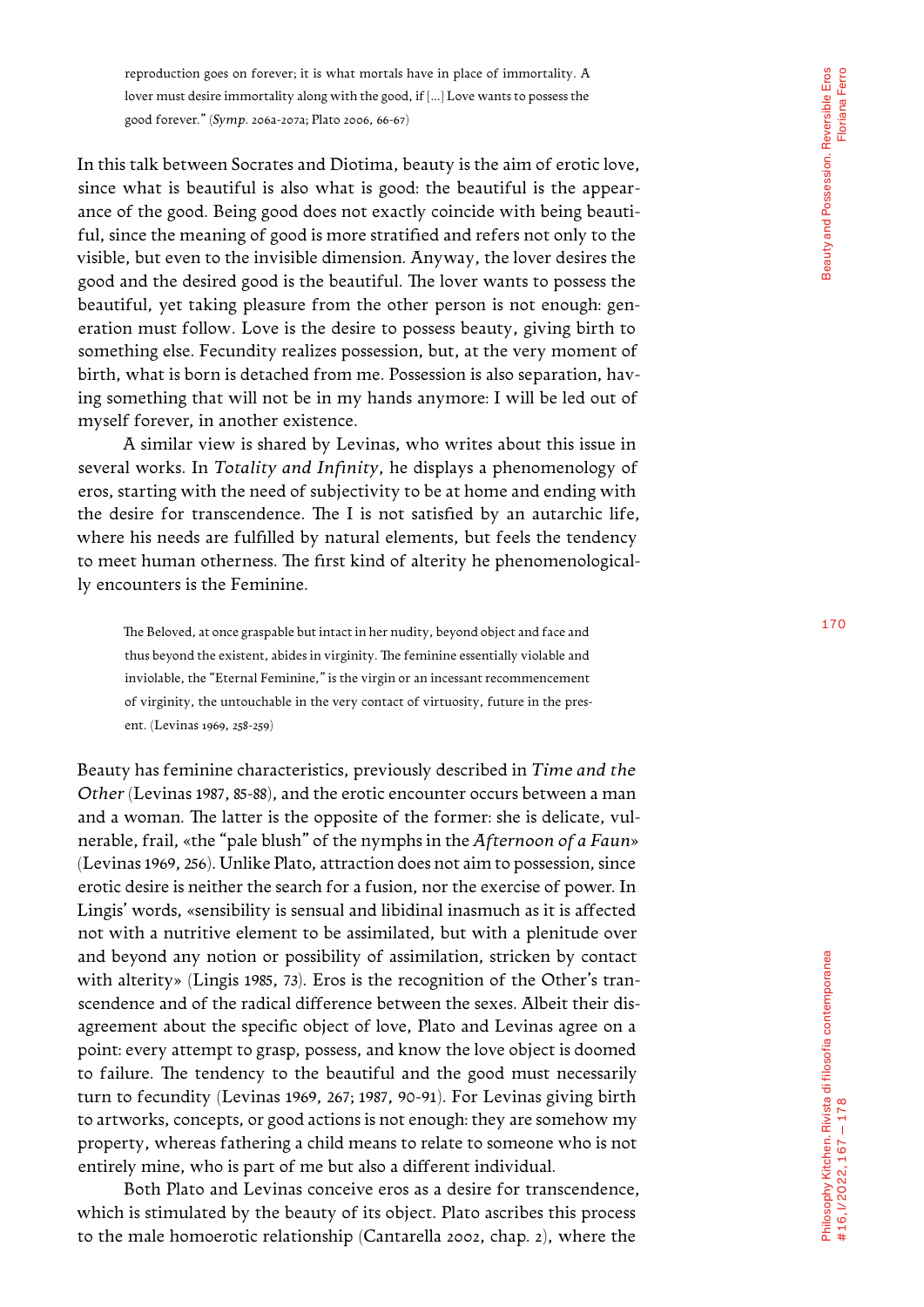lover is older, wiser, and more experienced than the beloved, who is young, beautiful, and has not given birth to truth yet. The lover is stimulated by a physical desire towards the beloved, but also by a higher aim, which is the grasp of the Forms (*Symp*. 209b-c; *Phaedrus* 251a ff.). However, this purpose cannot be obtained during mortal life and the lover must search for immortality through philosophical generation, which gives full satisfaction after death. Plato is skeptical towards heterosexual relationship, which is aimed only at physical pleasure and generation of carnal children (*Symp*. 208e), whereas Levinas states that eros takes place only through the encounter of the opposite sexes and the generation of a mortal offspring. In both cases, the tendency to possess the other person is doomed to non-realization: it is a dynamic process leading the lover to search for transcendence throughout his entire life (Ferro 2016, 184-185). Ambiguity between possession and transcendence may be considered a key insight of both authors, and recognized as an important feature of the erotic phenomenon. However, these authors seem to consider eros only from a masculine point of view.

Plato's highly misogynous context, fifth-century Athens, makes it difficult to understand the feminine point of view. In Aristophanes' discourse, women who relate to men just tend to carnal pleasures, whereas lesbian desire is barely mentioned (*Symp*. 191d-e). Even if, in the *Republic*  (*Resp*. 451d ff.), he seems closer to our mentality (roles and functions within the perfect State are fairly attributed to men and women), full equality between genders does not belong to his thought. In the *Timaeus*, Plato refers to the existence of women as a more unfortunate one (*Tim*. 90e ff.) and, in the *Phaedrus*, only male homosexual love is mentioned. Moreover, the latter takes place through a rigid division of roles: the lover is older, wiser, and virile, whereas the beloved is younger, eager to learn,

and feminine, following the Athenian conventions of the time. Even if age limits in Plato are different [1] and both partners feel erotic desire, roles are clearly defined: the lover is active, the beloved is passive, the former consciously feels desire, the latter enjoys the company of the former, without fully understanding what happens (*Phaedrus* 251a ff.). On the other hand, Levinas lives in a different social

and historical context, and assumes a specific phenomenological perspective: he is a heterosexual male, who shares his point of view on sexuality. However, the problem is that he universalizes his perspective, thus opening the way to feminist criticism (Beauvoir 2011, 38; Irigaray 1991).

For what concerns Sartre, he deserves credit for having deeply discussed the relation between eros and possession. In *Being and Nothingness*, he writes that «desire is the desire to appropriate a body as this appropriation reveals to me my body as a flesh. But this body which I wish to appropriate, I wish to appropriate as *flesh*. […] The Other's body is originally a body in situation; flesh, on the contrary, appears as the *pure contingency of presence*» (Sartre 1992, 506). Eros is desire for possession, for reducing the transcendence of the Other, who is a body in situation, to flesh, to the «pure contingency of presence». I want the Other's body because I want to establish my transcendence over it, making it a pure object of pleasure, which has to be taken and enjoyed. In order to turn the Other's body into flesh, I need to shape it, to caress it (Sartre 1992, 506-507). Then,

[1] In the Phaedrus, Socrates should be almost sixty and Phaedrus forty years old, whereas, in the Symposium, Agathon should be thirty and Pausanias no more than forty (Switzer 1994, 33; Brisson 2007, 394).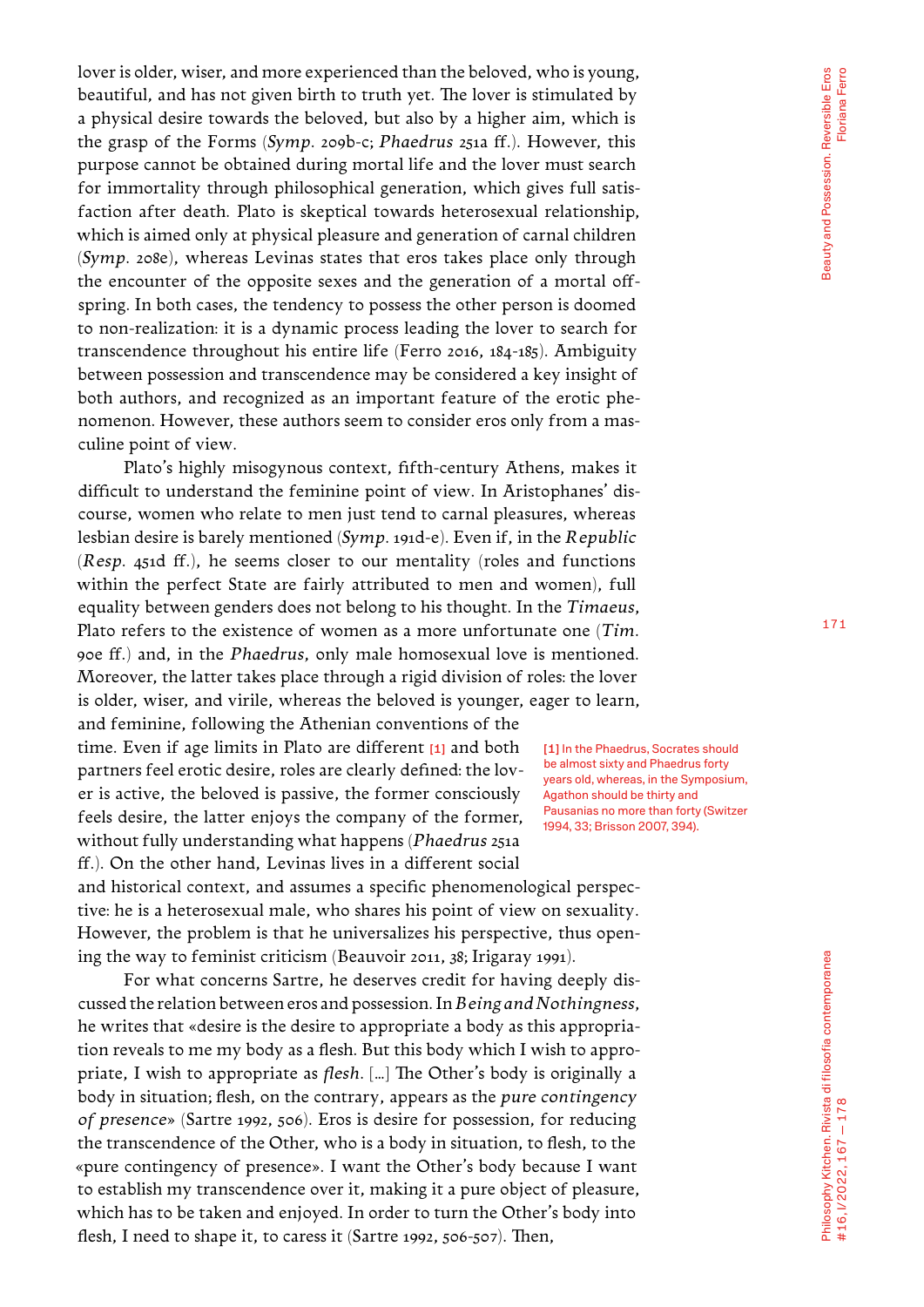desire is naturally continued not by *caresses* but by acts of taking and of penetra tion. The caress has for its goal to impregnate the Other's body with consciousness and freedom. Now it is necessary to take this saturated body, to seize it, to enter into it. But by the very fact that I now attempt to seize the Other's body, to pull it toward me, to grab hold of it, to bite it, my own body ceases to be flesh and becomes again the synthetic instrument *which I am*. And by the same token the *Other* ceases to be an incarnation. (Sartre 1992, 516)

When the caresses saturate the Other's body with consciousness and freedom, the act of penetration is aimed to fulfill my desire of possessing tran scendence. However, penetration is just an instrumental act: sexual organs are passive in coitus, it is «the whole body which advances and withdraws, which *carries* sex forward or withdraws it» (Sartre 1992, 515). What should be an act of freedom, possession, and domination is just an expression of contingency. Desire is doomed to failure, since the transcendence of the Other gets out of hand; physical pleasure cannot assert my freedom over the Other's one.

The bond between desire and possession is well emphasized by Sartre, whereas beauty has different features: it is not a source of attraction, but «an ideal state of the world, correlative with an ideal realization of the for-itself» (Sartre 1992, 268). Plato, Freud, and Levinas write about pure beauty, as the most visible Idea (Plato), the goal of sublimation (Freud), the expression of the Feminine plenitude (Levinas), though they also be lieve in sensible beauties. Sartre does not link desire to beauty, but only to the most carnal features of the body, whereas beauty is seen as purely ideal, as a source of redemption. Albeit this difference, Sartre aligns with the abovementioned authors, since he defines eros as a desire for possess ing transcendence, a desire which will never be satisfied and will rekindle itself continuously.

For what concerns homosexuality, Sartre shares a non-judgmen tal attitude, but his view is dimorphic, as his narrative of Saint Genet demonstrates (Sartre 1963, 79-80): there are a "butch" and a "femme" in lesbian desire, just as a "top" and a "bottom" in gay relations. Moreover, he considers the will to possess the other as focused on the erectile or gan, the penis of the man or the clitoris of the woman (Sartre 1992, 515). Anyone who knows female sexuality is aware that the use of the clitoris sometimes recalls the penis' one, but is not employed to penetrate orifices. Unfortunately, the specificity of female sexuality gets lost.

Plato, Freud, Sartre, and Levinas make a careful analysis of the erot ic phenomenon, considering the latter as a desire for the other person, who is considered as attractive. Attraction refers to beauty (except for Sartre) and longing for beauty means longing for an eternal possession of it, but possession is doomed to failure: the transcendence of the oth er person gets out of hand. This principle could be applied to every gen der identity and sexual orientation, but the mentioned authors use a male and dimorphic point of view, which links desire to activity and mascu linity, whereas the feminine is seen as delicate and passive, an object and not a subject of desire. As a consequence, when feminine men or wom en feel desire, they do not *want* a masculine man or woman, but *to be wanted* by them. According to my position, this is a reductionist view of eros and relationships between genders, which has also oppressive effects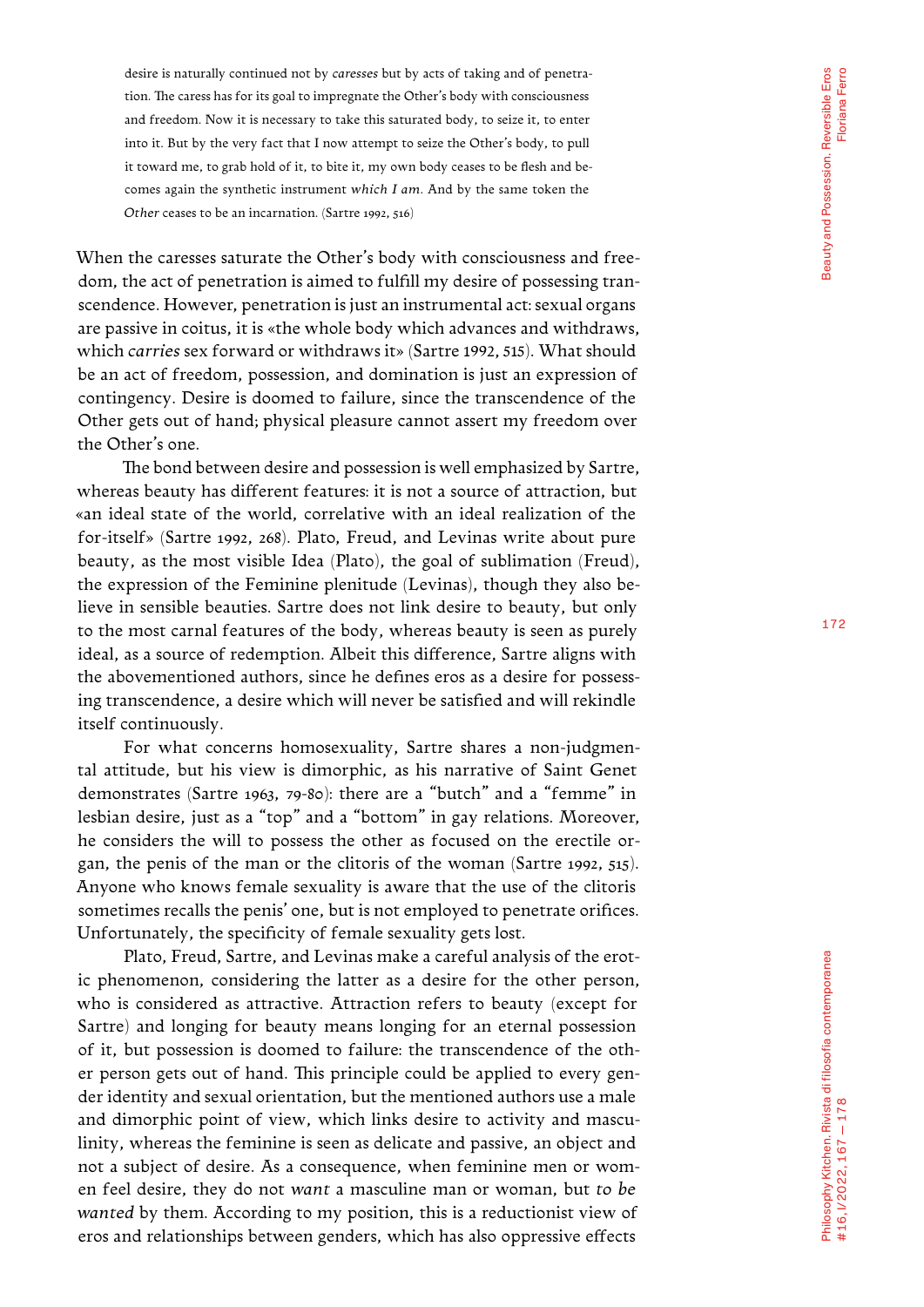(Sheets-Johnstone 2000, 183) and needs to be reconfigured.

#### III. Fluidity of Bodies

The problem with Plato, Freud, Sartre, and Levinas is that they start from a masculine point of view and adopt a dimorphic perspective. The woman is seen as the "other" of the man, homosexuality and bisexuality perform

standard roles, and non-binary identities are almost ignored: transgender, agender, bigender, and genderfluid [2] people are not mentioned, whereas intersexuality is seen as a natural anomaly. It must be recognized that the awareness of queer identities is quite recent, closer to us than the thought of the mentioned authors. However, it is now necessary to overcome gender dimorphism and to adopt a more complex and fluid thought on sexuality.

Male thinking has been criticized by feminists. Among them, Simone de Beauvoir widely discusses the

matter, emphasizing the violence of patriarchy, the difficulties for wom-

en to express their sexuality and to be active in their role [3]. Becoming a subject of pleasure, not only an object, is particularly complex for them, especially for political and cultural reasons. Beauvoir also deserves credit for dedicating a whole chapter of *The Second Sex* to lesbianism and for distinguishing lesbians from viragos or intersexuals (Beauvoir 2011, 479-480), thus opening to a multi-faceted view of female and queer sexuality. Even Luce Irigaray's works are important for what concerns criticism of male thinking (Irigaray 1985), or for the appeal to a new

symbolic order of the feminine, bond to the image of mucosity (Irigaray 1991, 163). However, Irigaray's perspective aims to difference feminism, which fights against the dominance of the male and affirms the specificity of feminine thought, without taking into account non-binary identities. For this reason, I have chosen to focus on Butler and Ahmed, who express queer thinking, and on the concept of flesh in Merleau-Ponty's later thought, which fits a fluid concept of the sexed body.

First, it should be asked why the variety of human sexuality is reduced to a binary culture. According to Butler, gender is nothing but a «fictive foundation […] constitutive of the juridical structure of classical liberalism» (Butler 1990, 3): it comes from the necessities of political and economic power and merges with other factors (ethnic, class, sexual, etc.), thus it is inseparable from cultural intersections (Herdt 1996). Butler reveals the mystification behind the concept of gender, which is performative:

*gender* is not a noun, but neither a set of free-floating attributes, for we have seen that the substantive effect of gender is performatively produced and compelled by the regulatory practices of gender coherence. Hence, within the inherited discourse of the metaphysics of substance, gender proves to be performative – that is, constituting the identity it is purported to be. (Butler 1990, 24-25)

Essentialism is the philosophical version of such an idea, which standardizes some biological attributes and unifies them with practical rules: gender

[2] By "transgender" I mean people who feel themselves in transition between the male and the female gender, not necessarily by means of surgery; by "agender", "bigender", and "genderfluid" I respectively mean people who do not identify as either male or female, perceive a double gender identity, oscillate between the two genders.

[3] About the first approach to heterosexual coitus, de Beauvoir writes: «if she is docile, languid, or removed, she satisfies neither her partner nor herself. She must participate actively in an adventure that neither her virgin body nor her consciousness – laden with taboos, prohibitions, prejudices, and exigencies – desires positively» (Beauvoir 2011, 449).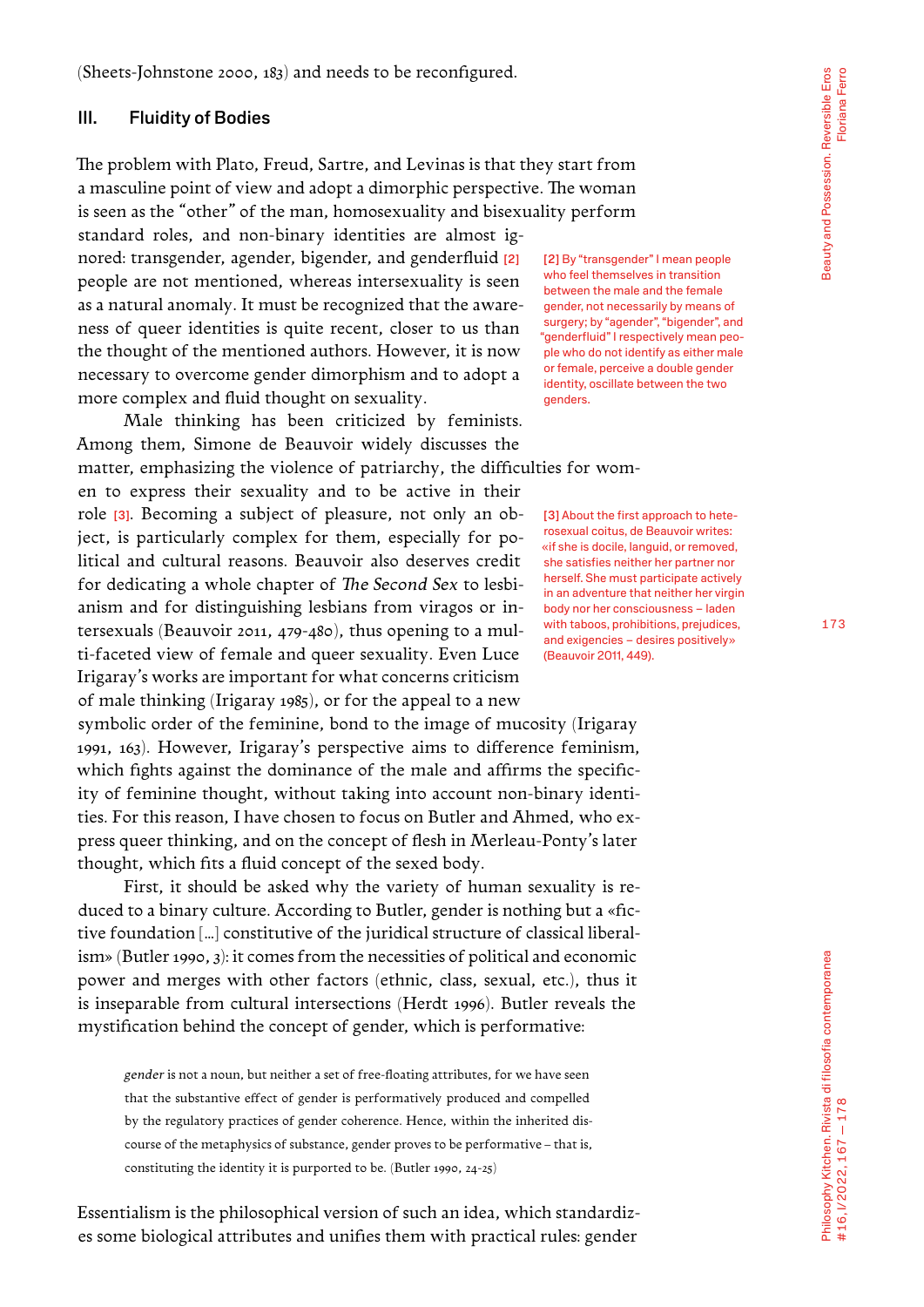174

is not a bundle of supposed qualities, but a performative concept, which shapes and directs identity towards a certain path. Butler openly takes inspiration from Freud (Hird 2002; Hansell 2011), who conceives the educative, social, and cultural context as essential for growth and development. Moreover, children's sexuality is considered as "perverse" and "polymorphous", and its original orientation as bisexual (Freud 1953); finally, the stability of gender identity comes after a process of mourning and melancholia (Butler 1995). However, Butler is detached from Freud because of his theorization of binarism as a natural disposition, which hyposthatizes genders and conceives both bisexuality and homosexuality as forms of heterosexuality. [4]

Being a man or a woman does not refer to purely biological features, but to a certain kind of behavior, which often has nothing to share with biology. Why, for instance, a male should be less inclined to cry than a female? Does a penis or a vagina have anything to do with that? The assumption "boys don't cry" is a social and political construction, based on the principle that men are stronger and better rulers than women. Such a framework brings

[4] According to Freud, the masculine part of us is directed towards the mother (and women in general), whereas our feminine part desires the father (and men); the compresence of both homosexuality and heterosexuality, required by authentic bisexuality, is missing. The same may be said for the unnaturalness of gender identity (Butler 1990, 61).

male individuals, preferably heterosexual or active homosexuals, to think, even unconsciously, that *their* point of view is *the* point of view, not one among the others. For this reason, assuming a performative theory of gender helps us understand why so many authors see the feminine, along with other identities, as the Other of the male I. [5]

In *Bodies That Matter*, Butler hints at an «identificatory fluidity» (Butler 1993, 100), which may be found especially in Lacan. [6] However, in order to understand what fluidity means from an experiential point of view, I will turn to phenomenology. The latter takes account of how *we structure* our own identities, whereas Butler, just as other poststructuralist authors, mainly focuses on how identities *are structured* (Murphy 2009, 497-500). Ahmed, in *Queer Phenomenology* (2006), tries such an operation, taking inspiration from Merleau-Ponty and borrowing his idea of orientation.

In order to clarify what Merleau-Ponty and Ahmed mean, I will refer to Husserl first. He writes that there is a difference between the body as *Körper* and as *Leib*: the former is objective and analyzed by sciences, the latter is subjective and «given as the constant bearer of the center of orientation» (Husserl 1989, § 41, 70), the zero-point (*Nullpunkt*) of orientation itself. It means that our experience starts from our body and extends in space and time. The living body is also the source of our meaning bestowal (*Sinngebung*), through which conscience gives sense to our experience. Merleau-Ponty, inspired by Husserl, writes that «I am my body» (Merleau-Ponty 2012, 151), which is my point of view on the world. It should not be intended solipsistically, but as an intersection of experiences (Merleau-Ponty 2012, lxxxiv), as a cultural world constituted by relations: my approach to objects, world, and others is due to an intersubjective perspective.

Ahmed takes inspiration from the centrality of the body, the intersection of human experiences, and the idea of orientation. She states that Merleau-Ponty's thought was essential to understand her own life and experience as a lesbian, as someone who does not "think straight" and

[5] The fact that a woman feels "out of herself" is also highlighted by Sara Heinämaa (2003, 24).

[6] Butler has more recently dealt with transgender identities by confronting Lacan (Butler 2009).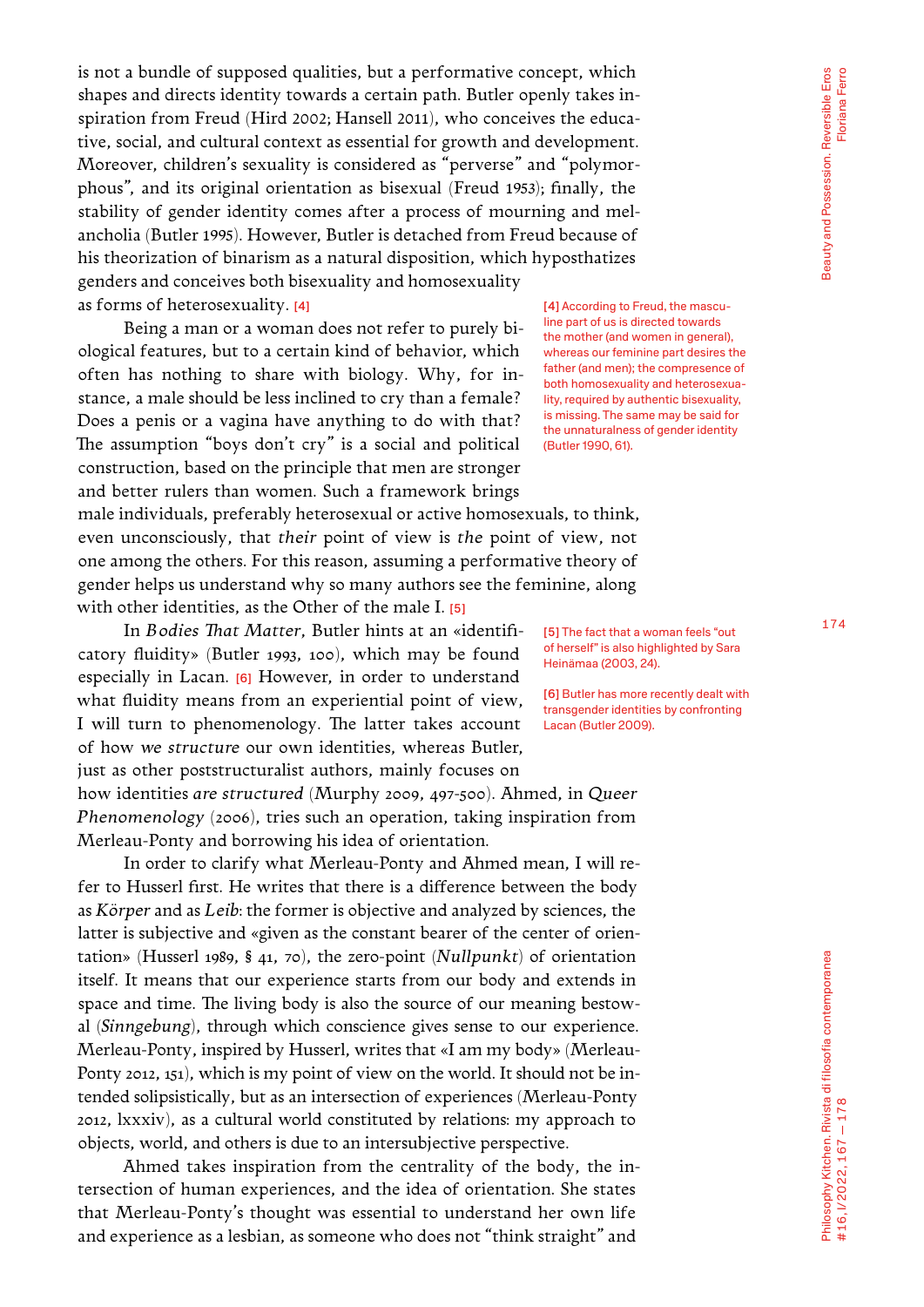"live straight" (Ahmed 2006, 19-21). A phenomenological discourse on ori entation allowed her to understand her experience as something "deviant" from the usual heterosexual path, as a direction pointed by desire.

Deviation leaves its own marks on the ground, which can even help generate al ternative lines, which cross the ground in unexpected ways. Such lines are indeed traces of desire; where people have taken different routes to get to this point or to that point. It is certainly desire that helps generate a lesbian landscape, a ground that is shaped by the paths that we follow in deviating from the straight line. And yet, becoming a lesbian still remains a difficult line to follow. […] Inhabiting a body that is not extended by the skin of the social means the world acquires a new shape and makes new impressions. (Ahmed 2006, 20)

Ahmed is aware of the difficulties of deviating from the straight line of thinking, of inhabiting a world which is not "made for her". She points out the importance of the surrounding context and of the social and po litical configuration, taking inspiration from Butler and other feminist authors. Another key point is the idea of desire, of this propulsive force directed towards other women, which shapes «a lesbian landscape», a dif ferent way to live and interact. Even the mention of «the skin of the so cial» is of particular interest here, since Ahmed assumes the existence of a social body interacting with individual ones. However, an issue remains undiscussed here. Being a lesbian means identifying as a woman, not nec essarily in a conventional sense, but as a woman who likes women, thus leaving aside non-binary identities.

Having already accepted Butler's performative theory and her no tion of fluidity, I will reshape them according to a phenomenological framework, dated to Merleau-Ponty's later works. In the *Phenomenology of Perception*, he already develops the concept of ambiguity (Merleau-Ponty 2012, 87; Sapontzis 1978; Weiss 2008, 140-141), according to which the terms of a relation are not clearly distinguished, as shown by the differ ence between *Leib* and *Körper*. Husserl shows, in his famous example of the touching hands, that both feel themselves as alternately touching and being touched (Husserl 1960, § 44, 97), since there is no clear distinction between the two: the *Leib* is turned into *Körper* and vice versa. The same could be said for the relation between the body and the psyche, the sub ject and the object (Merleau-Ponty 2012, 517): their boundaries are blurred. This also applies to sexuality, which is conceived as an «ambiguous atmos phere» (Merleau-Ponty 2012, 172) involved in our approach to our own existence and to other sexed bodies. It must be recognized that Merleau-Ponty refers to Freud and Sartre, when he mentions the libido, conceives the bond between sexuality and existence, and defines sexuality as «dra matic» and «dialectic» (Merleau-Ponty 2012, 171-174).

Albeit he takes inspiration from two figures of male thinking, in his later thought he radicalizes his idea of ambiguity and develops the con cept of flesh, through which he translates the word *Leib*. The flesh should not be intended only in a subjective sense, but even in an objective one: it is not just my own body, but the body of the world. The flesh is a chiasm, which implies an entanglement between two polarities, namely subject and object, desiring and being desired, a «hiatus between my right hand touched and my right hand touching» (Merleau-Ponty 1968, 148). The two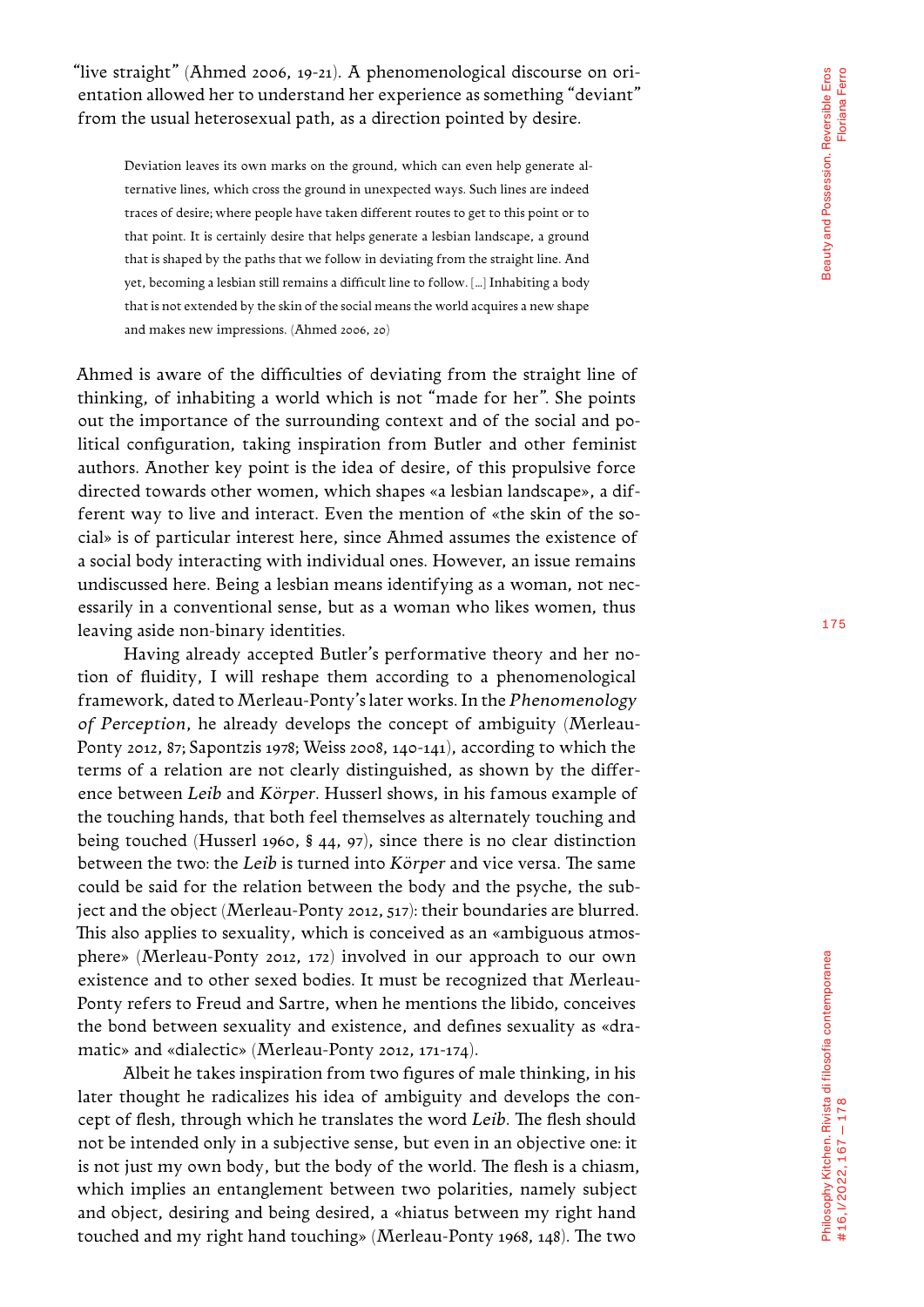terms are not separated: they revert one into the other, since they are parts of the same element, of a shared body. It is a circular dialectic of Schellingean origin (Vanzago 2012, 194-195), where polarization is horizon tal and dynamic. Applying the reversibility of flesh to erotic desire means that wanting to possess someone implies also wanting to be possessed: a heterosexual or an active homosexual man wants not only to penetrate a woman or another man with his own penis, but also that his own penis is desired by the man or the woman he wants. If the man or the woman he likes does not want him, sexual intercourse is forceful. Against the dif fusion of rape culture, it is necessary to insist on the importance of the mentioned reciprocity. A patriarchal and heterosexist binarism is inher ently violent, and needs to be fought with every instrument. To highlight reciprocity means also that a heterosexual woman and a passive homosex ual man do not only want to be possessed, but even to possess the phallus of the man they like. In a lesbian relationship penetration does not occur with a penis, but with fingers or other objects, but the argument is exact ly the same. Even non-penetrative sex implies the same criterion: there is always an organ, a part of the body, or the whole body of the other person which is, at the same time, subject and object of desire.

Up here this reasoning has been applied to the two known genders and to different sexual orientations. For what concerns transgender, in tersexual, and other non-binary identities, I need to specify something else. Merleau-Ponty's concept of flesh is constitutively non-binary. It is a fluid and common element, «in the sense of a general thing, midway between the spatio-temporal individual and the idea, a sort of incarnate principle» (Merleau-Ponty 1968, 139). It is an extended first person, which is neither the individual subject, nor the third person assumed by scien tists, it is a "general thing", where egos are connected among them and to other living beings. Applying this concept to bodies in transition means that they are not a simple sum of man and woman, but singular fluid enti ties, where manly and womanly features revert one into the other, merge and give birth to a unique being. Intersexual bodies present a similar situ ation from birth, bigender individuals feel this merging by individuating and accepting both polarities, agender people feel that reversibility can not be defined in one way or another, whereas genderfluid individuals are particularly focused on the dynamism of their flesh. This would require a more deepened research, which I intend to conduct thereafter.

The idea of flesh helps us deal with non-binary identities and may be applied to erotic desire. People who like intersexual, transgender, and other non-binary bodies like exactly their absence of dimorphism: they are beau tiful for the dynamic presence of various features which do not characterize men and women only. The desire for a non-binary person is not for a "mu tilated male" or a "reinforced female", but for the specificity of the body of that person, for its being neither and, at the same time, both male and female. The desire for possessing and being possessed, which has been dis cussed for sexual orientations, may be applied also to non-binary identities.

It may be objected that the concept of flesh merges everything in an undefined entity, losing the specificity of singular bodies. This would be true, if Merleau-Ponty had not developed the idea of divergence, *écart* (Merleau-Ponty 1968, 272), which, in my interpretation, should be con sidered in couple with reversibility. Divergence means that, even if the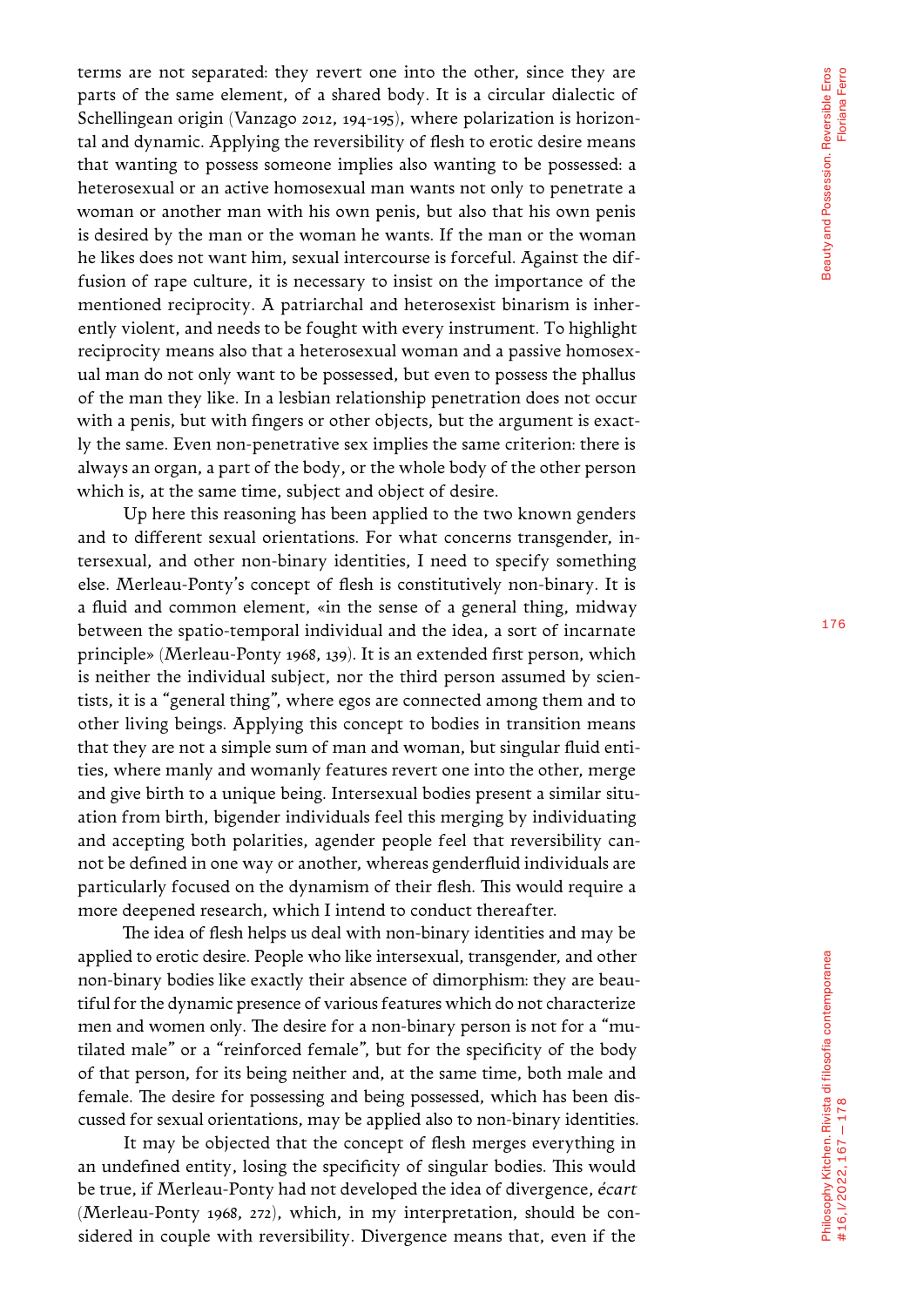two polarities constituting the circular dialectic of flesh revert one into the other, they maintain an irreducible difference, as it happens with the lines of the  $\chi$  (or  $\mathrm{x})$  of the chiasm: they meet in one point, but follow opposite directions. The chiasm contains a duplicity which will never be re duced to a single line, it is a "separation in relation". In this respect, sexual ity is considered as the expression of a body which is not clearly separated from the psyche, other individuals, and the surrounding world, but main tains a certain specificity, which is not static and rigid, but dynamic and fluid.

## IV. Reversible Eros

Merleau-Ponty's phenomenology offers some important key concepts to approach eros. Taking inspiration from the latter and integrating it with Butler's gender performativity and Ahmed's queer orientation, the rela tion between the beauty of the erotic object and the desire for possession becomes wider and richer. In heterosexual, homosexual, and non-binary eros, beauty and possession should be seen in an ambiguous and reversible way. In opposite-sex relations, both men and women are subject to sex ual desire, arousal, and longing for possession. In same-sex relationships, desire is not directed to a merely biological difference, but to the specifi cities of the other's body in their own diversity. Transgender, intersexual, or other non-binary bodies are objects of desire, because their identities do not mirror a specific gender and their sexual organs constitute an am biguous synthesis.

If the concepts of orientation and gender identity may be reshaped thanks to feminist and queer research, the dynamic nature of eroticism was already understood by Plato, Freud, Sartre, and Levinas. They were right to consider eros as a longing for transcendence, the one of the other person we desperately want to possess. Beauty is a model, an ideal of per fection which we project into the other, but it is actually *our* perfection we are looking for: Freud's ego ideal, Plato's Form of the Good, Sartre's complete freedom, Levinas' Infinity. Beauty is the highest expression of transcendence, which erotic desire ultimately longs for, but cannot fully possess. In my interpretation, sexual intercourse allows us to enjoy the person we like, just as they enjoy us, but we do not possess them and they do not possess us. The beauty of the other person, in its ideal fea tures, is the object of desire, but beauty belongs also to the subject, who wants and gives at the same time, longs both for possession and being pos sessed. Possession is destined to incompleteness, because of the difference between the I and the other person, a difference which is continuously put into play in eroticism, in the contact between bodies and in the dif ficulties in distinguishing, inside and outside sex, what belongs to whom. According to Merleau-Ponty's idea of flesh, the sexualized body may be considered as fluid, tending to merge with the other person's one, but without losing itself: reversibility goes together with divergence. The con cepts of beauty and possession may be still applied to the erotic phenom enon. I have just tried to reconfigure them in a phenomenological sense, in order to share a view of sexuality which looks beyond male thinking and binarism.